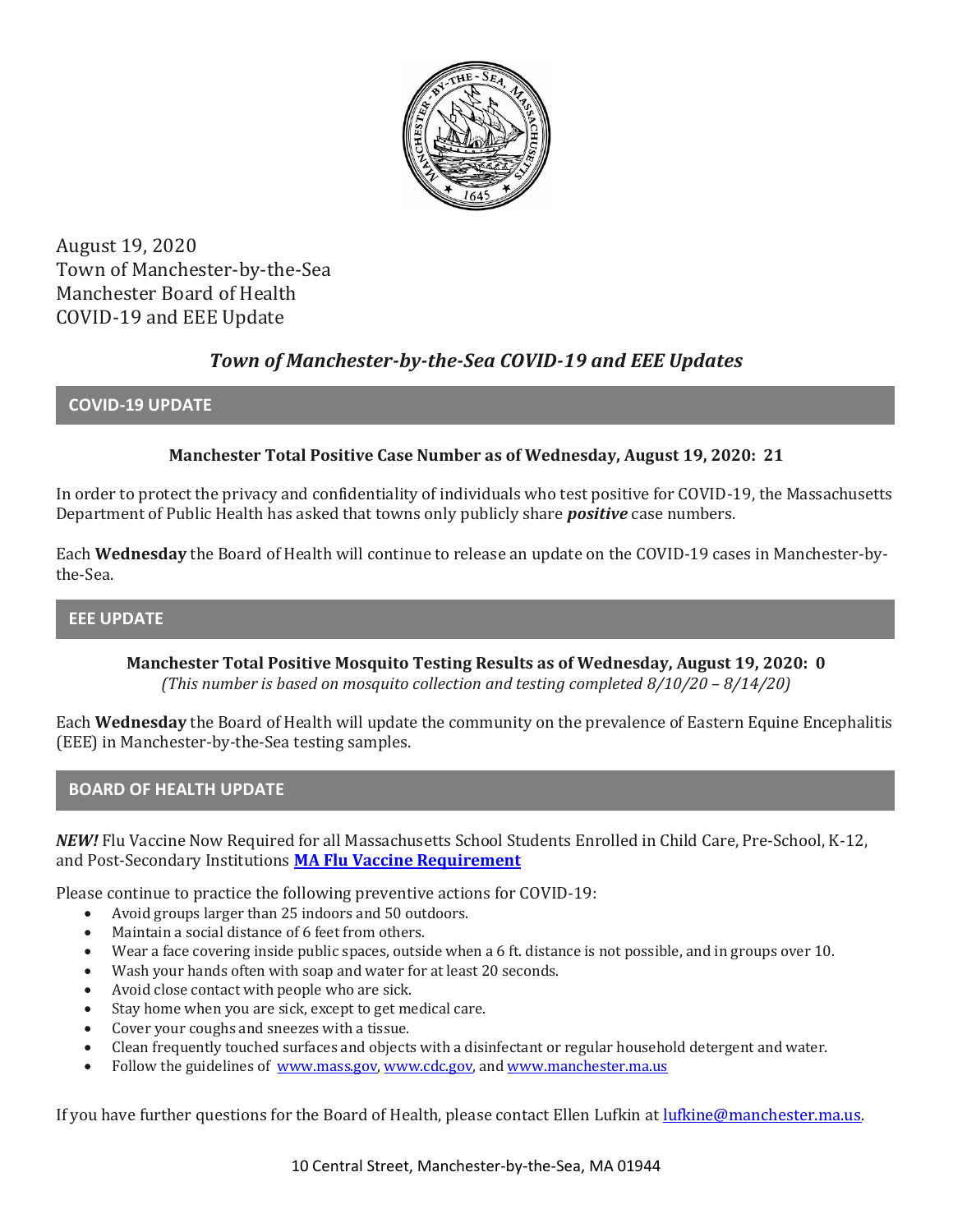

## **MANCHESTER-BY-THE-SEA COMMUNITY UPDATES**

- *NEW!* Due to COVID-19 restrictions on gathering sizes, the September 4th Fireworks on Singing Beach have been canceled. We look forward to seeing residents on July 3, 2021 for a spectacular show!
- *NEW!* Governor Baker issued a Community Level Data Map to help keep residents informed about COVID-19. [COVID-19 Community Map](https://www.mass.gov/info-details/community-level-covid-19-data-reporting)
- *NEW!* MA State Primary is September 1, 2020 at the Manchester Essex Regional High School from 7 a.m. 8 p.m. COVID-19 safety protocols will be in place. Ways you can vote: Vote at the polls, Attend an early voting time at Town Hall or Vote by Mail. Click [here](http://manchester.ma.us/503/Town-Meetings-and-Elections) for complete MBTS election information.
- On August 11, 2020, Governor Baker reduced the outdoor gathering limit to 50 people. The indoor gathering size limit remains at 25[. Mass.gov](https://www.mass.gov/news/baker-polito-administration-announces-new-initiatives-to-stop-spread-of-covid-19)
- A face covering is required in groups larger than 10.
- Restaurants may only serve alcohol on-site if accompanied by orders for food prepared on-site.
- A Mandatory Outdoor Water Ban went into effect on August 5, 2020 until further notice. Please help us preserve our water supply while the well on Lincoln Street is repaired. Violations are subject to a fine. Please read the complete statement here: [Manchester Outdoor Water Ban](http://manchester.ma.us/DocumentCenter/View/3307/MBTS-water-ban-August-2020)
- The Manchester Essex Regional School District School Committee voted to begin school on September 16, 2020 with remote learning.
- A Travel Order is in effect per order of the Governor. Please read requirements on traveling to and from Massachusetts. [MA Travel Order.](https://www.mass.gov/info-details/covid-19-travel-order)
- Travel Order Complaints: Mass DPH announces complaints related to the Governor's Travel Order are to be directed t[o DPH.COVID.Complaints@mass.gov](mailto:DPH.COVID.Complaints@mass.gov)
- COVID-19 testing site[s COVID-19 Interactive](https://memamaps.maps.arcgis.com/apps/webappviewer/index.html?id=eba3f0395451430b9f631cb095febf13) Map of Testing Sites
- Business & Workplace Complaints: Governor Baker announced a new process for COVID-19 related business or workplace complaints. Residents or employees who wish to take steps to report a business or workplace that is non complaint with reopening standards and protocols may contact: Department of Labor Standards (DLS[\) safepublicworkplacemailbox@mass.gov,](mailto:safepublicworkplacemailbox@mass.gov) COVID-19 Hotline 211 or the Manchester Board of Health [BOH Complaint Form](http://manchester.ma.us/DocumentCenter/View/3282/Board-of-Health-Complaint-Form-2020)
- On Monday, July 6, 2020 the Governor moved MA to Phase 3 of reopening. To view the current state guidelines please visi[t www.mass.gov](http://www.mass.gov/)
- Visit the Business Guide on the Town website to find hours and services offered by our local retail and food businesses[. Manchester Business Guide](http://manchester.ma.us/728/Business)
- 2020 Mosquito Control Plan can be found [here.](http://manchester.ma.us/DocumentCenter/View/3214/2020-Process-To-Exclude-Property-From-Mosquito-Spraying) Opt-out instructions can be found here.